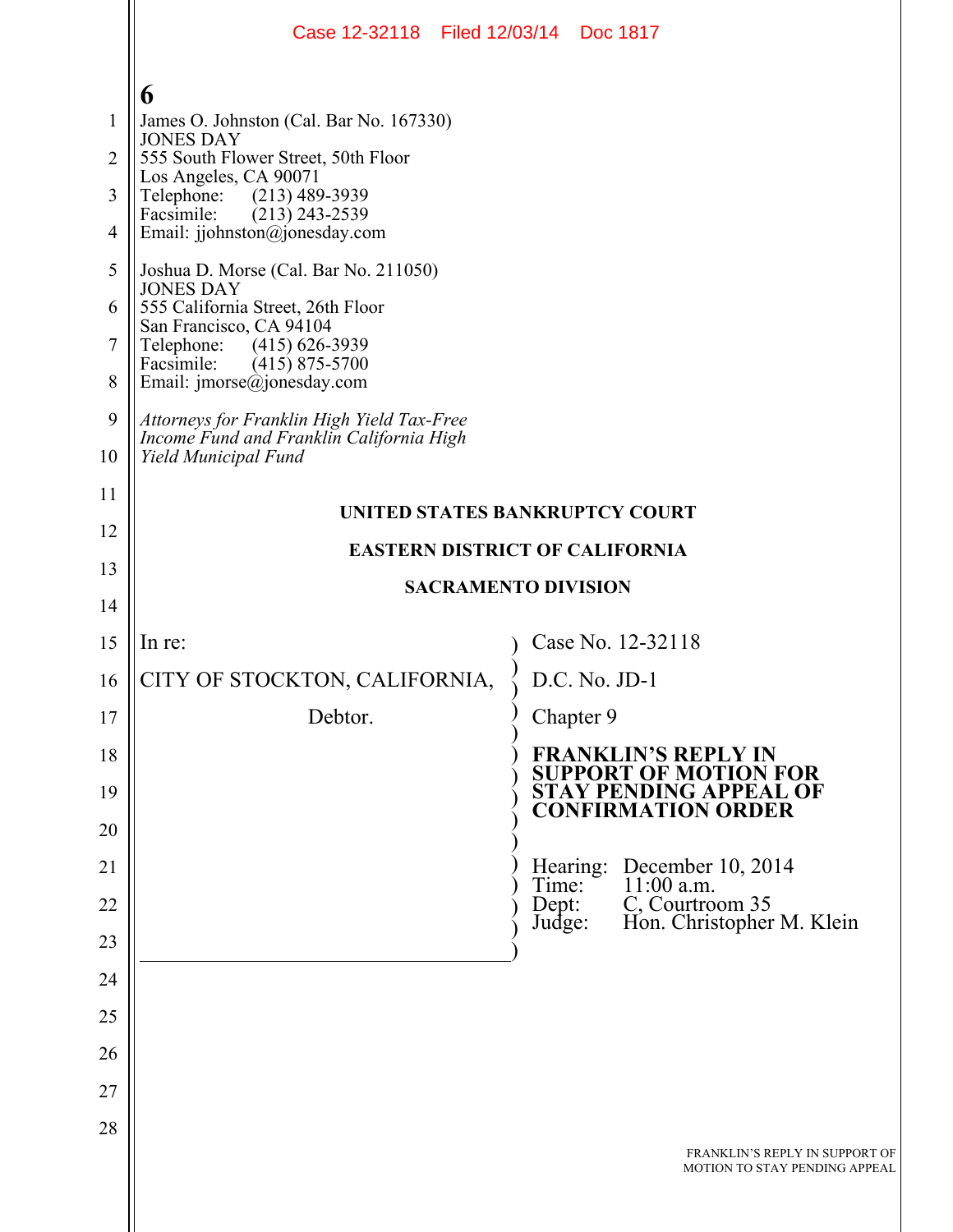Franklin agrees with the Stockton Police Officers Association – "if no stay is issued, Franklin will not be irreparably harmed, because, based on Franklin's own argument, the City will have the ability to pay Franklin more money – up to payment in full of Franklin's approximately  $$[32.5]$  million unsecured claim – if the appellate court requires it."<sup>1</sup> For reasons summarized in the Motion, Franklin's appeal of confirmation is not equitably moot by any reasonable assessment.

6 7 8 9 10 11 12 13 Unfortunately, the City will not acknowledge that fact, choosing instead to play coy with respect to its intentions.<sup>2</sup> As a result, the Court must assume that the City will try to deprive Franklin of any appellate review. The prospect of dismissal before review – no matter how remote – constitutes the irreparable harm against which the requested stay pending appeal would protect. Because that harm outweighs the speculative countervailing harm identified by the City and the other objectors, the Court should exercise its discretion to stay effectiveness of the Plan pending review of the Confirmation Order by a tribunal capable of rendering binding precedent on the important issues implicated by Franklin's appeal.

14

1

2

3

4

5

## **Irreparable Harm To Franklin**

15 16 17 18 19 20 21 Franklin concedes that, in describing the factors considered in the preliminary injunction context, it misstated the threshold necessary for a showing of irreparable harm, mistakenly relying on outdated Ninth Circuit authority. The City correctly notes that, at least for purposes of a preliminary injunction, the movant must show a likelihood of irreparable injury.<sup>3</sup> This, however, does not mean that Franklin must establish that the City actually will prevail in mooting Franklin's appeal. That would put appellants like Franklin in the impossible position of arguing against themselves.

22 23 Courts recognize that, because "[t]he ability to review decisions of the lower courts is the guarantee of accountability in our judicial system[,] . . . the ability to appeal a lower court ruling is

- 24 25  $\frac{1}{1}$  SPOA Obj. at 5 (emphasis in original). The SPOA erroneously described Franklin's unsecured claim as a \$31 million claim.
- 26 27 2 City Obj. at 4 ("Whether or not the City holds a different view of the prospects of mootness is not the issue here.") ("This bridge, of course, is one for the BAP or the Ninth Circuit to cross if and when circumstances take those courts there.").
- 3 City Obj. at 3.
- 28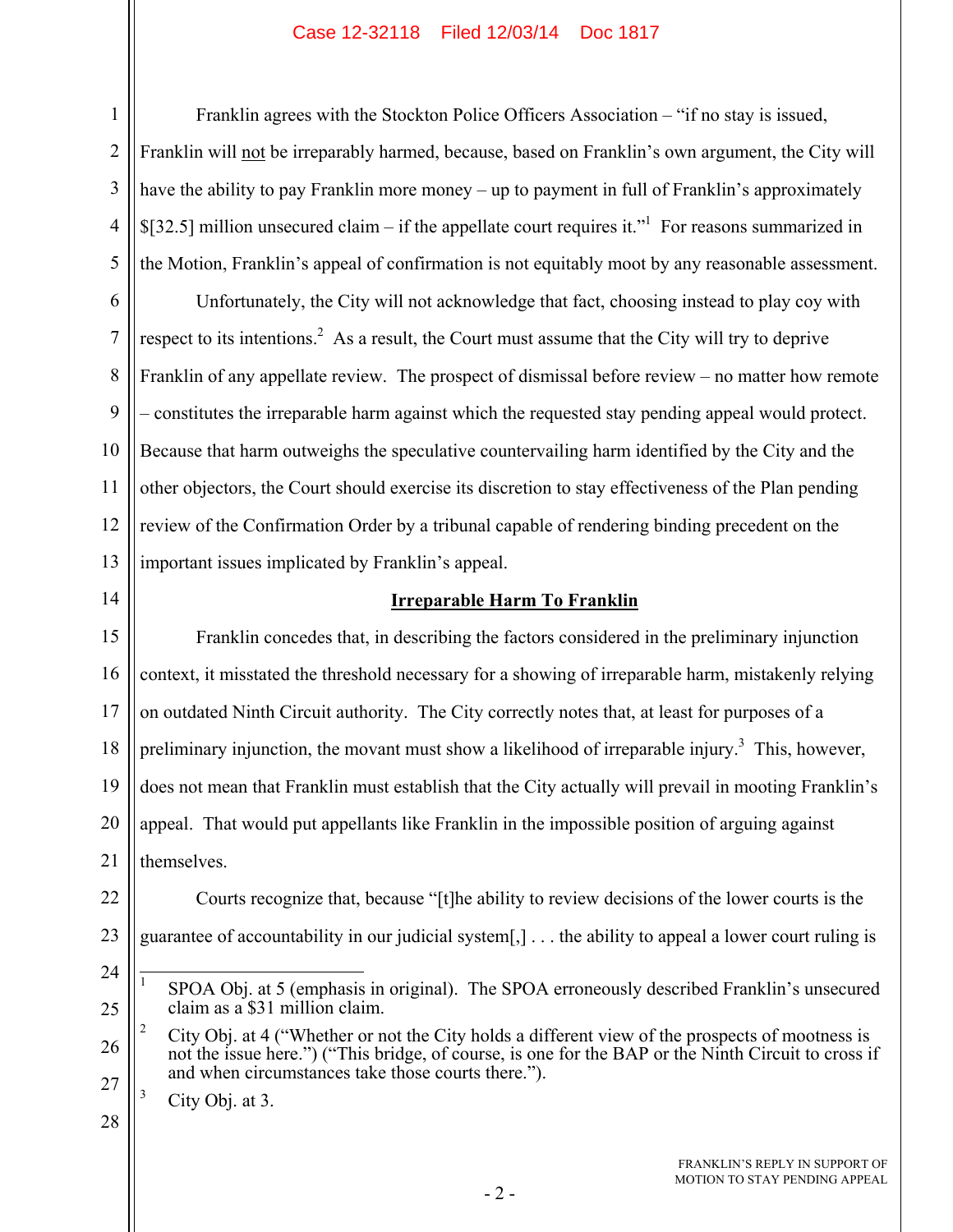1 2 3 4 5 6 7 8 a substantial and important right." *In re Adelphia Commc'ns Corp.*, 361 B.R. 337, 342 (S.D.N.Y. 2007) (footnote omitted) ("no single judge or court can violate the Constitution and laws of the United States, or the rules that govern court proceedings, with impunity, because nearly all decisions are subject to appellate review"). As a consequence, "loss of appellate rights is a quintessential form of prejudice . . . [and], where the denial of a stay pending appeal risks mooting any appeal of significant claims of error, the irreparable harm requirement is satisfied," at least in the context of appeals from a bankruptcy confirmation order. *Id.* at 348 (emphasis in original) (quotations and footnote omitted).

9 10 11 12 13 14 15 16 17 It is the risk, not the likelihood, of mootness that is the key. Franklin faces that risk unless the City agrees that it will not seek to dismiss Franklin's pending appeal. That is sufficient for purposes of the flexible "balancing" approach that continues to apply in the Ninth Circuit. *E.g.*, *Leiva-Perez v. Holder*, 640 F.3d 962, 966 (9th Cir. 2011) ("If anything, a flexible approach is even more appropriate in the stay context . . . [because] stays are typically less coercive and less disruptive than are injunctions.") (emphasis in original) (citations omitted); *Alliance for the Wild Rockies v. Cottrell*, 632 F.3d 1127, 1131 (9th Cir. 2011) ("Under this approach, the elements of the preliminary injunction test are balanced, so that a stronger showing of one element may offset a weaker showing of another."); *see id.* at 1132 (balancing approach "survives *Winter*").

# 18

**Lesser Harm To Others**

19 20 21 22 23 24 The City and other objectors argue that a stay will cause them various harm and injury. Many of the identified harms are speculative, nebulous, and unquantifiable. The employee unions, for example, claim that their members "have suffered anxiety" and fear that a stay would cause a "return to the state of uncertainty" regarding pensions.<sup>4</sup> The City parrots that concern, complaining that "officers believe their pensions are at risk while the City remains in bankruptcy" and that a stay "would squander [the] feeling" of relief resulting from confirmation.<sup>5</sup> The City also worries that a

25 26

28

- 27  $\overline{\phantom{a}}$ 4 SPOA Obj. at 2, Union Obj. at 2, 5-6.
	- 5 City Obj. at 6-7.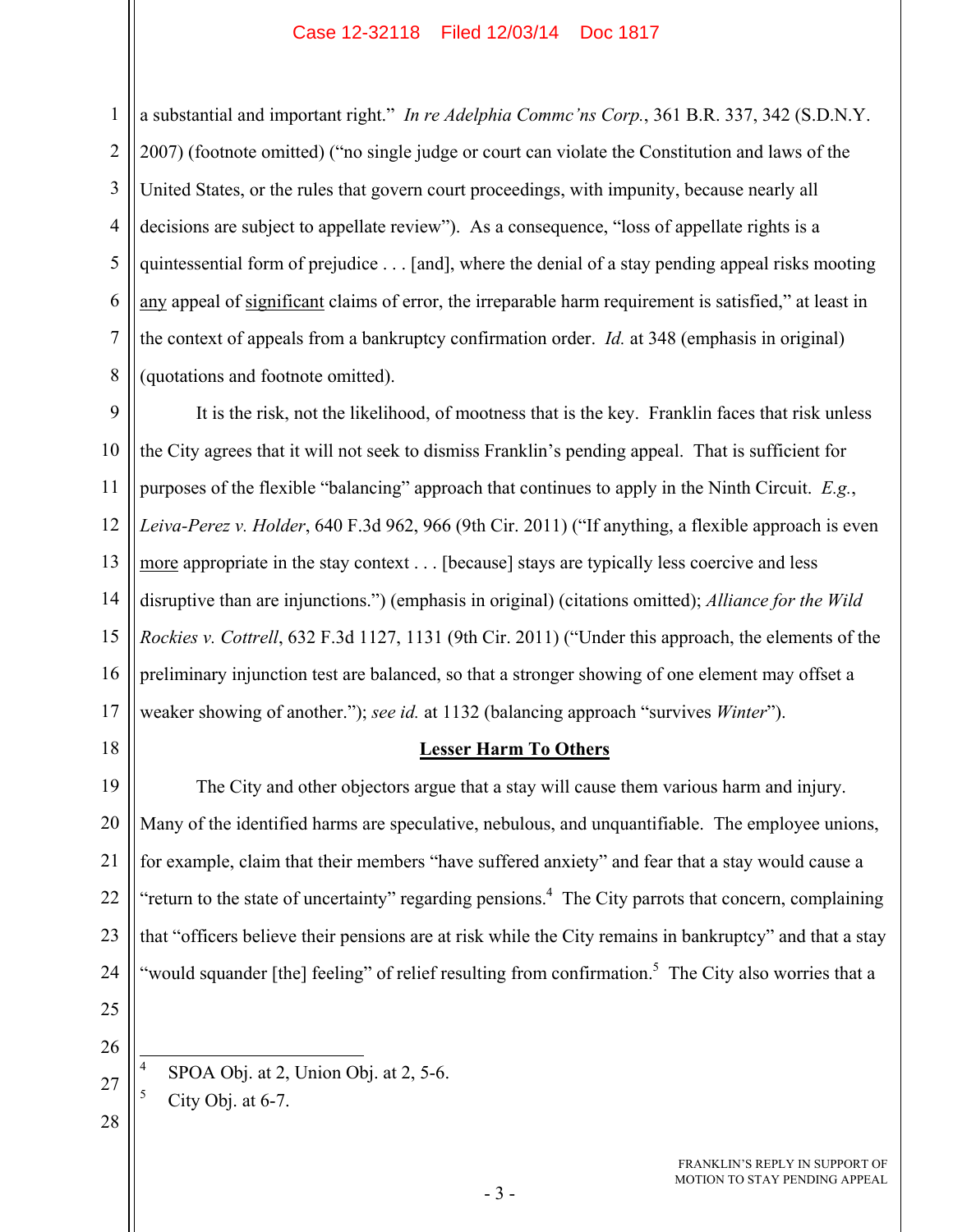1 2 stay would produce a "letdown from [the] high hopes and expectations" and "degrade the recent uptick in confidence" of the "Stockton business community."6

While uncertainty may be unpleasant and undesirable, the fact is that the City has assumed

3

4 5 6 7 8 9 10 11 12 the unions' collective bargaining agreements, the union members have received every dollar owed to them under those agreements, and the City has made (and, even during a stay, would continue to make) all required pension contributions to employees and retirees alike. Moreover, to the extent that there is "anxiety" regarding pensions, the uncertainty will remain whether or not a stay is granted, as the City's disparate treatment of pensions (full payment) and Franklin's unsecured claim (1% payment) will be a primary issue and subject to reversal on appeal. Similarly, as it has done over the course of the last two-and-a-half years, the City is free to foster economic development and implement its "strategic plan to promote the growth of business and business revenue in the City" (none of which will be shared with Franklin under the Plan as confirmed).

13 14 15 16 Much of the harm identified by the objectors thus is the product of misinformation, apparently promulgated (or tolerated) by the City itself and much of it capable of being eliminated by dissemination of accurate (non-inflammatory) information regarding the actual state of affairs.<sup>7</sup> That is not the sort of cognizable, concrete harm that factors into the stay analysis.

17 18 19 20 21 22 23 24 Aside from anxiety and disappointment, the objectors have identified little concrete harm that might result from a stay. The Committee, for example, notes that 1,100 retirees would be delayed in receiving their *pro rata* share of the \$5.1 million to be paid to them under the Plan.<sup>8</sup> Those one-time payments are small, averaging \$4,636 per retiree (all of whom are receiving substantially-greater ongoing pension payments that are many multiples of the one-time payment on their Retiree Health Benefit Claims). In fact, the Committee's declarants, who are entitled to payments ranging from \$3,334 (Milnes) to \$5,995 (Schenck), each concede that "the City's onetime payment will only cover a small amount of my new health care expenses."<sup>9</sup> Nevertheless, to

- 27 8 Committee Obj. at 2-3.
- 9 Klemin Decl. ¶ 8; Tubbs Decl. ¶ 7; Schenck Decl. ¶ 7.
- 28

<sup>25</sup>  $\overline{\phantom{a}}$ 6 City Obj. at 8.

<sup>26</sup> 7 *See* City Obj. at 5-6.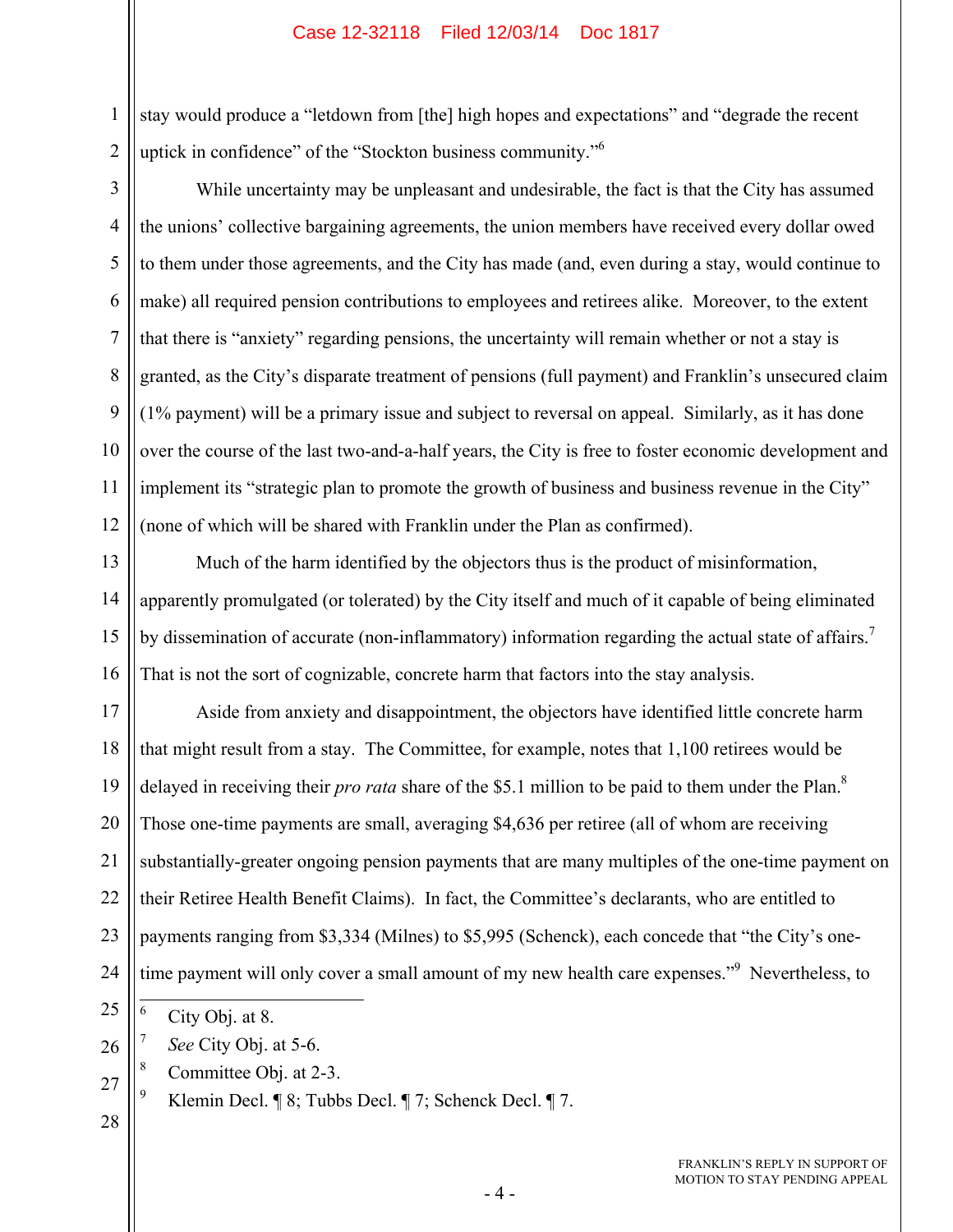1 2 3 4 5 6 7 8 9 the extent that delay in receipt of those small payments causes hardship, there is nothing to prevent the City from making payments to the retirees in advance of effectiveness of the Plan, just as it has made millions of dollars of payments to hundreds of trade creditors and settling claimants during the bankruptcy case. In fact, as explained in Franklin's accompanying reply in support of its motion to alter or amend the Court's findings regarding the Retiree Health Benefit Claims, Franklin has no objection to the *pro rata* allocation of the \$5.1 million payment amongst the retirees and would not oppose the City's distribution of that entire sum during Franklin's appeal. As established at trial (and noted by the police officers' union), the City has substantial additional resources with which to make a fair, non-discriminatory distribution on Franklin's unsecured claim.<sup>10</sup>

10

#### **Likelihood Of Success On The Merits**

11 12 13 14 15 Franklin and the City have said their piece (many times) regarding the merits of confirmation. There is no purpose served by responding to the City's rewarmed arguments (with which Franklin disagrees) at this stage. If the Court believes that Franklin has no prospect of success on appeal – notwithstanding the lack of controlling precedent and the wealth of evidence, expert testimony and persuasive authority marshaled by Franklin – then a stay should not issue.

16 17 18 19 20 21 22 23 24 25 26 The point to be made here is that, contrary to the City's implication, Franklin need not convince the Court that it erred or show that it is likely to prevail on appeal. "[T]o justify a stay, petitioners need not demonstrate that it is more likely than not that they will win on the merits." *Leiva-Perez*, 640 F.3d at 966. Rather, the question is whether there are "substantial grounds for a difference of opinion," which frequently can arise in cases where there is no controlling precedent: For the purposes of this motion, it does not matter whether this Court believes that Defendants should succeed on appeal. In considering the likelihood of success on the merits, it seems illogical to require that the court in effect conclude that its original decision in the matter was wrong before a stay can be issued. In fact, a court may grant a motion for a stay pending appeal even when it has confidence in the rectitude of its decision. This Court is confident that the December 13 Opinion is supported by the language of the Bankruptcy Code and case law. However, there is a significant issue in that opinion that to my knowledge has not been addressed in a reported opinion in the Third Circuit. . . .

27 28 10 Similarly, Franklin does not oppose the City providing SPOA members with 22 hours of paid leave as provided for under the Plan. *See* SPOA Obj. at 3, 6.

> FRANKLIN'S REPLY IN SUPPORT OF MOTION TO STAY PENDING APPEAL